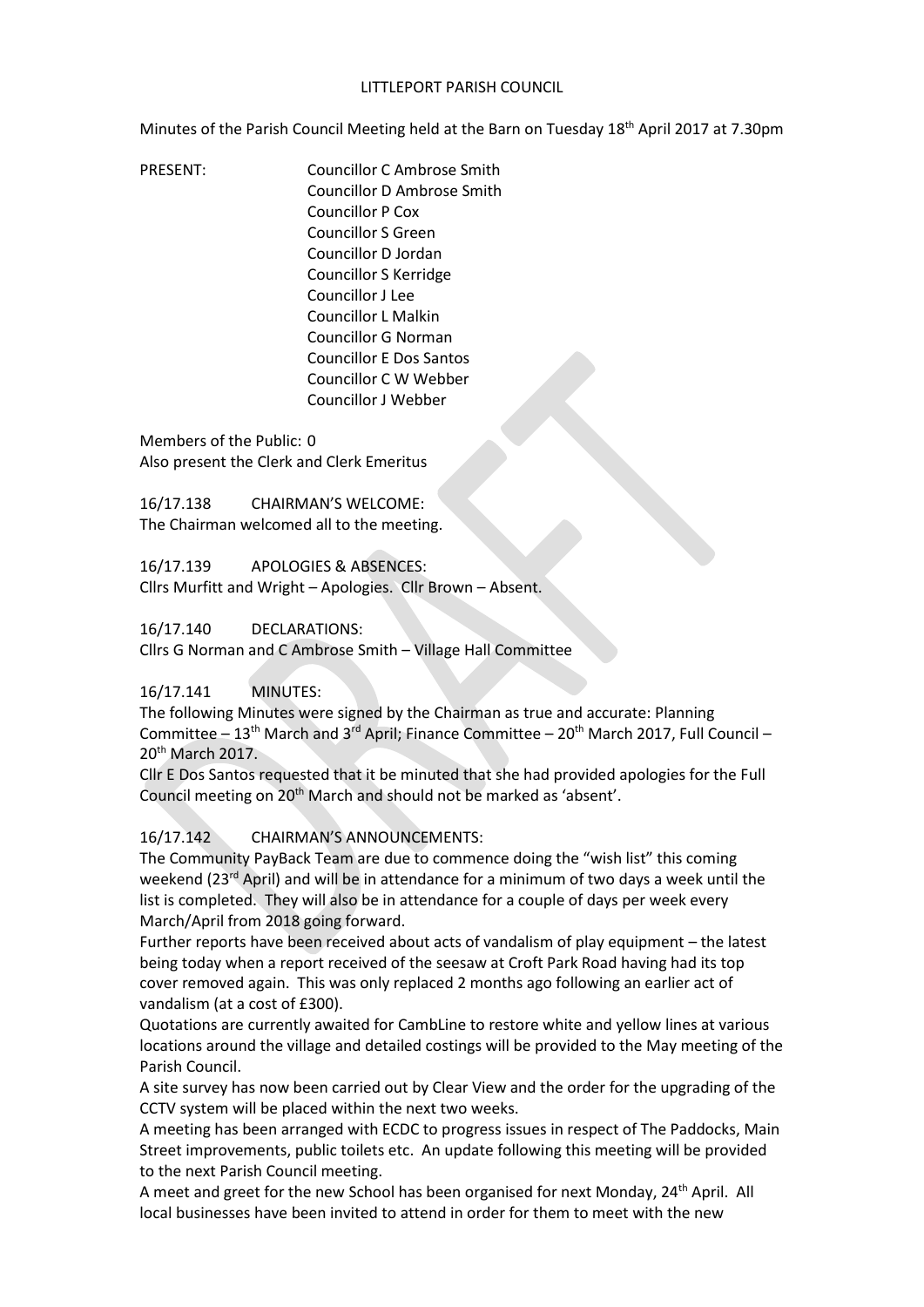Principals and talk about how local businesses can support the students (ie work experience, apprenticeships etc).

A reminder – next month  $(15<sup>th</sup>$  May 2017) is the Annual Parish Meeting when the Parish Council will be adopting the new Committee Structure and Councillors will be asked which Committee they wish to serve on. There will also take place the election of Chairman and Vice Chairman for full Council and Chairmen for the new Committees. New protocols in respect of CCTV and IT, Standing Orders and Financial Regulations will also be adopted. The meeting will commence at 6pm in the Village Hall. The Annual Parish Meeting will be followed by an ordinary Parish Council meeting.

### 16/17.143 FINANCE COMMITTEE RECOMMENDATIONS:

The recommendations of the Finance Committee which took place immediately prior to this meeting of the full council were accepted.

### 16/17.144 CLERK'S FOLLOW UP DIARY:

The Internal Auditor has attended and reconciled all the Parish Council bank accounts in readiness for the completion of the External Audit paperwork.

### 16/17.145 VILLAGE HALL – LANDLORD/TENANT RELATIONSHIP

Revised tender quotations had been requested in respect of the works required to the village hall ceiling which are still awaited. One contractor has informed the Parish Council that they are unable to quote for the work.

The Chairman updated the meeting concerning his slight concern over comments made in respect of the works required and had written to the Village Hall Committee chairman accordingly. The Chairman outlined his views on the way forward insofar as it was possible that the Parish Council Office could take on formal full responsibility of bookings etc where it was currently done on an informal basis. It was felt that the governance issues should also be formalised in order to provide the Village Hall Committee, and the Parish Council, with a strong, sound footing for the future.

Members of the Parish Council raised various issues but ultimately agreed that the Parish Council must support the Village Hall Committee and it was AGREED that an approach be made to the Village Hall Committee to set up a working group to explore how the two organisations could work together, for the benefit of the users of the hall and the village as a whole.

Three members of the Parish Council volunteered to be part of this working group, these being Councillor G Norman, Councillor Lisa Malkin and Councillor Clive Webber.

#### 16/17.146 YOUTH BUILDING

The Chairman and Clerk attended a meeting with representatives from ECDC to discuss the viability/possibility of a dedicated 'youth building' could be progressed in terms of funding streams etc.

Currently it was envisaged that funds in the region of £350,000 would be required and a couple of ideas had been discussed including the creation of a Community Land Trust ("CLT") which could be used to raise funds and would own the building for the benefit of the community in perpetuity.

Discussion took place concerning the merits of a CLT and whether this would be the correct vehicle to provide such a facility. It was agreed that any building should be within the central location of the village as opposed to on the outskirts and it was accepted that the formation of a CLT would just be part of the funding solution. It was further acknowledged that this would not be a 'quick fix' and that the process of securing land and funding would take some considerable time.

It was AGREED that further investigations be undertaken by the Clerk, in conjunction with the Chairman, and their findings reported back to the next full Council meeting for information.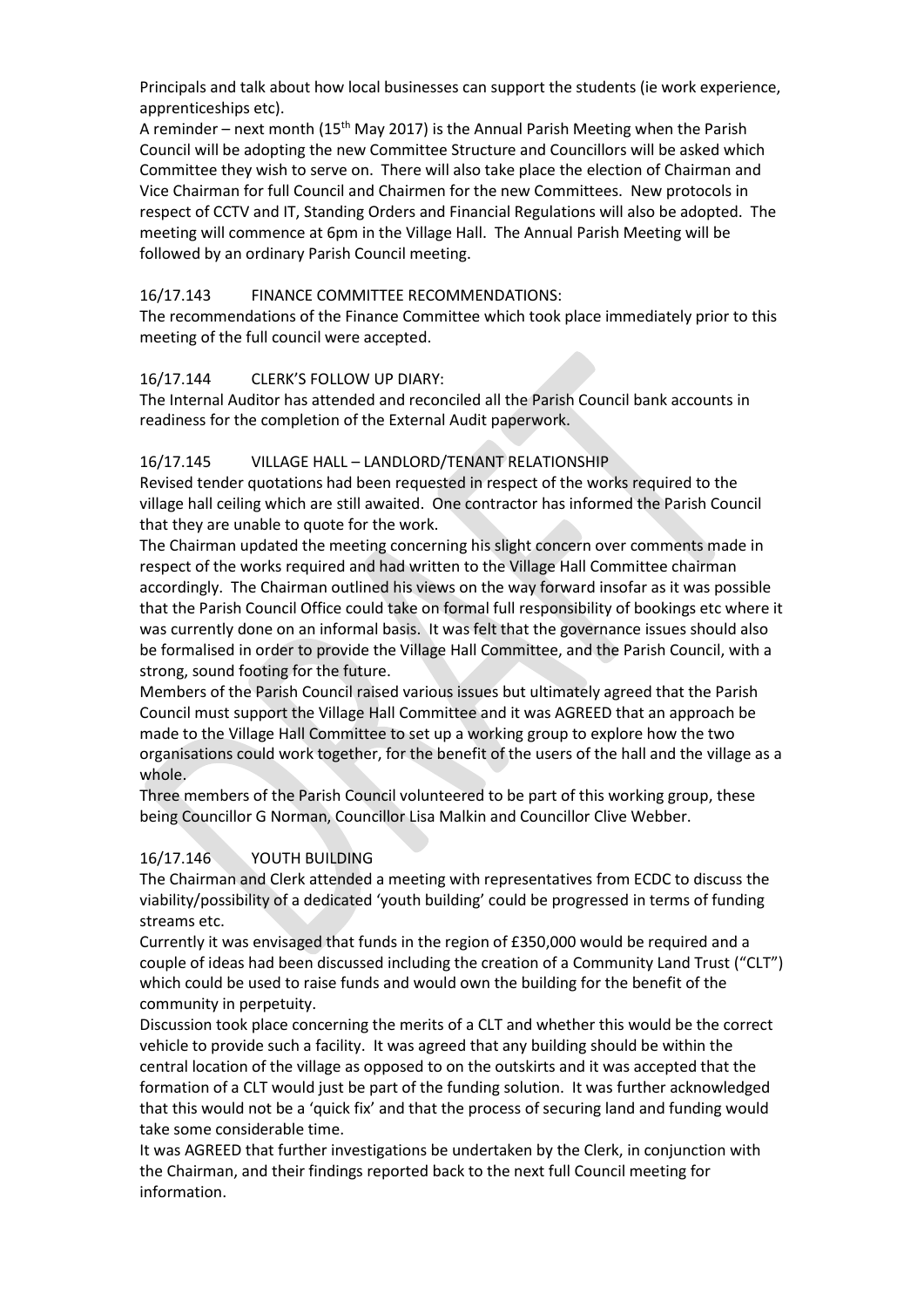#### 16/17.147 NETWORK RAIL – CROSSING CLOSURES

Members were reminded that additional comments in respect of the proposed crossing closures was required to be submitted no later than 21st April 2017.

Following discussion it was AGREED that the Parish Council would not be submitting any further comments in respect of the planned crossing closures by Network Rail.

## 16/17.148 LEASEHOLD LAND ENQUIRY

An enquiry had been received from Bolt Asset Management in respect of the land at St George's Medical Centre asking if the Parish Council would consider exploring the possibility of them purchasing the freehold interest or extending the term of the long leasehold. The enquiry had been forwarded to all members of the Parish Council upon its receipt for comment and the Clerk had been requested to ascertain Bolt Asset Management's rationale for the request.

Confirmation had been received back stating:

- (a) They are reviewing all long leasehold arrangements so as to tidy up the investments they hold.
- (b) To save all parties legal costs etc when dealing with issues that arise under the current arrangement.
- (c) To provide them with more security.

There are currently 112 years left on the lease.

Members were of the view that they did not wish to explore this suggestion and it was AGREED that the Clerk write to Bolt Asset Management declining their suggestion to enter into negotiations.

### 16/17.149 SECTION 137 – GRANT APPLICATION

An application had been received from Littleport Rangers Football Club for grant funding for offering level one football coaching training to 2 volunteer coaches; first aid qualifications to 6 volunteers and coaches over the course of 12 months; DBS checks for 10 volunteers over the year; level 2 football coaching for one coach; additional storage capabilities. Following discussion it was AGREED that representatives from Littleport Rangers Football Club be invited to the next available meeting (Monday 24<sup>th</sup> April 2017 – Planning

Committee) in order for members to ask specific questions before a decision on any grant was taken.

The Clerk was instructed to invite representatives accordingly.

# 16/17.150 ECDC DRAFT LOCAL PLAN – ADDITIONAL SITE SUGGESTIONS

Two additional employment sites and one small housing site had come forward to East Cambs District Council following their further call for land in respect of their emerging draft Local Plan.

The Parish Council have no objections to these sites being included in the draft Local Plan, in addition to those already included.

The Clerk was instructed to submit the appropriate comments to ECDC.

#### 16/17.151 DISTRICT COUNCILLORS REPORT:

Cllr C Ambrose Smith updated the meeting on the new committee structure which had been adopted by ECDC Full Council in preparation for the reduction in the number of district councillors in two years time, following the Boundary Commission review.

Cllr J Webber informed the meeting that she had, in conjunction with Speedwatch, carried out a snapshot survey of various locations where it was hoped the new MVAS signs could be mounted. This information had been passed through to the County Council and confirmation was awaited from them as to their suitability.

Cllr C Ambrose Smith asked whether it would be possible to have erected signs along Black Horse Drove requesting drivers to observe a voluntary speed limit of 30mph. A formal reduction of the speed limit had been requested of the County Council Highways department but the road did not meet their criteria so the request had been rejected in the